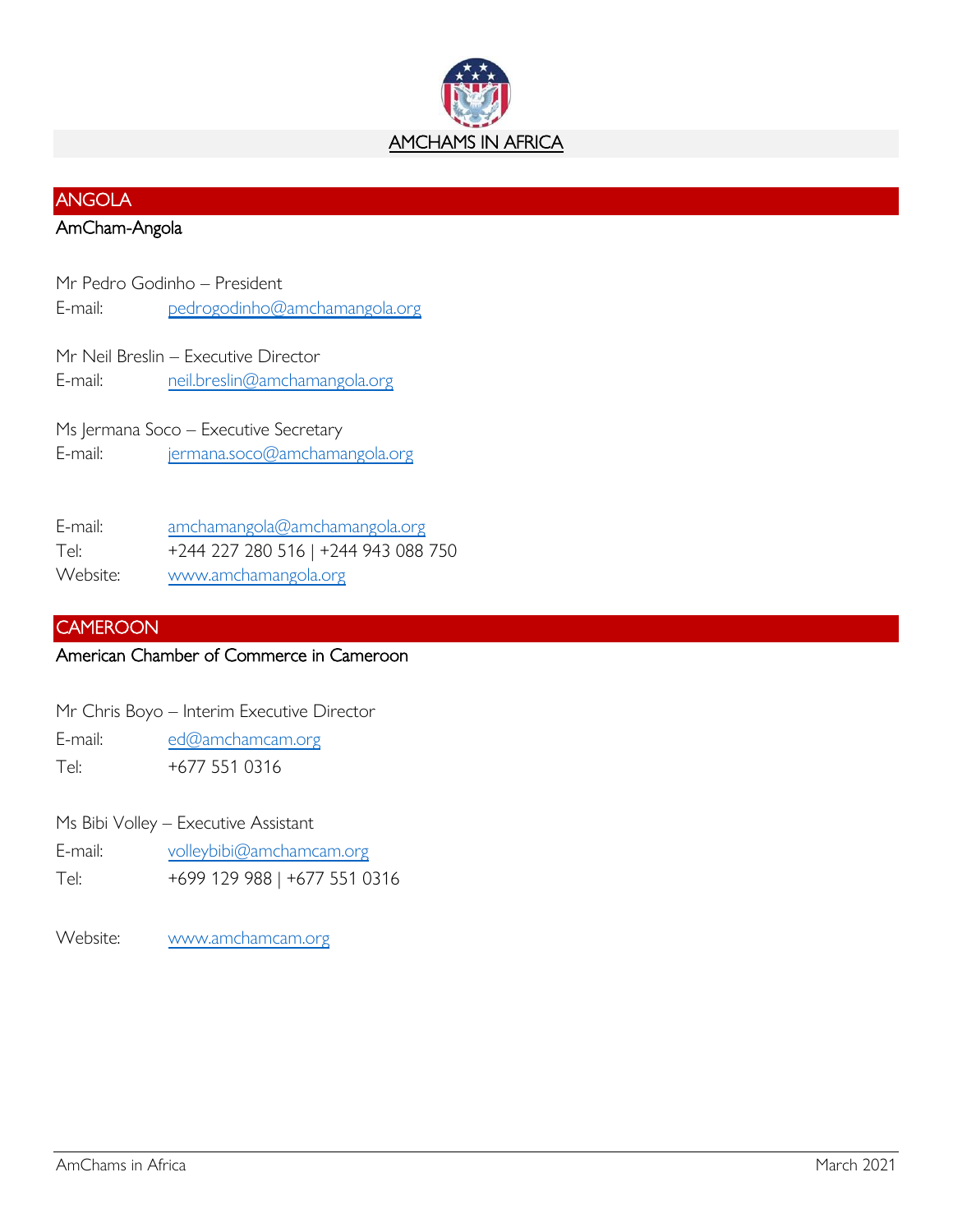## **CONGO**

## AmCham Congo

Mr Lino N'Shimba – President E-mail: [nshimba@me.com](mailto:nshimba@me.com) [president@amcham-drc.com](mailto:president@amcham-drc.com)

Ms Bénédicte A-mutshail – Secretary of the Chamber

Ms Tania Kalonji – Executive Assistant E-mail: [exec.assistant@amcham-drc.com](mailto:exec.assistant@amcham-drc.com) Tel: +243 970 989 033 | +243 851 746139 Website: [www.amchamcongo.com](http://www.amchamcongo.com/)

# CôTE D'IVOIRE (IVORY COAST)

American Chamber of Commerce in Côte d'Ivoire

Mr Yohannes Mekbebe – President

Ms Kady Bamba – Executive Secretary E-mail: [executivesecretary@amcham-ci.org](mailto:executivesecretary@amcham-ci.org)

E-mail: [info@amcham-ci.org](mailto:info@amcham-ci.org)

Tel: +225 22 015 638

Website: [www.amcham-ci.org](http://www.amcham-ci.org/)

#### EGYPT

# American Chamber of Commerce in Egypt

Ms Sylvia Menassa – CEO

Ms Rania Sabsouba – Head of Media Relations & CEO Office

E-mail: [info@amcham.org.eg](mailto:info@amcham.org.eg) Tel: +20-2 3333 6900 Website: [www.amcham.org.eg](http://www.amcham.org.eg/)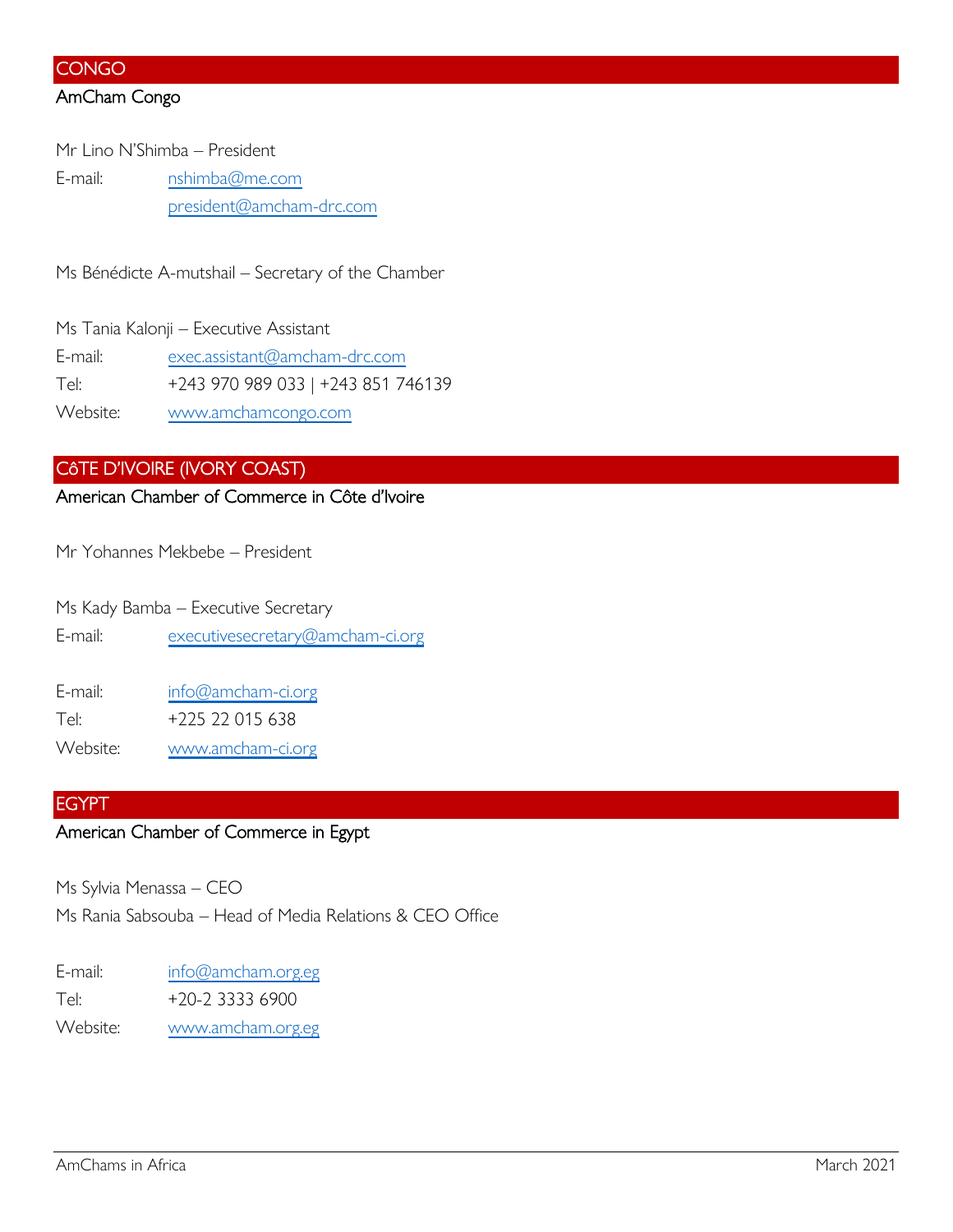# **ETHIOPIA**

# American Chamber of Commerce in Ethiopia

Ms Hana Alem – General Manager

E-mail: [hana.alem@amchamethiopia.org](mailto:hana.alem@amchamethiopia.org)

Mobile: +251 929 237630

Website: [www.amchamethiopia.org](http://www.amchamethiopia.org/)

#### **GHANA**

### American Chamber of Commerce in Ghana

Mr Simon Madjie – Executive Secretary

E-mail: [executivesecretary@amchamghana.org](mailto:executivesecretary@amchamghana.org) [simon.madjie@gmail.com](mailto:simon.madjie@gmail.com)

E-mail: [info@amchamghana.org](mailto:info@amchamghana.org)

Tel: +233 030 224 7562 | +233 030 701182

Website: [www.amchamghana.org](http://www.amchamghana.org/)

## KENYA

# AmCham Kenya

| Mr Maxwell Okello - CEO |                      |
|-------------------------|----------------------|
| E-mail:                 | maxwell@amcham.co.ke |

| E-mail:  | info@amcham.co.ke   |
|----------|---------------------|
| Tel:     | +254 (0)709 207 000 |
| Website: | www.amcham.co.ke    |

# LIBYA

# American Chamber of Commerce in Libya

Ms Debbie Hirst – Director E-mail: [debbie@libyaamcham.com](mailto:debbie@libyaamcham.com)

Mr Ahmed I. Al-Ghazali – Deputy Director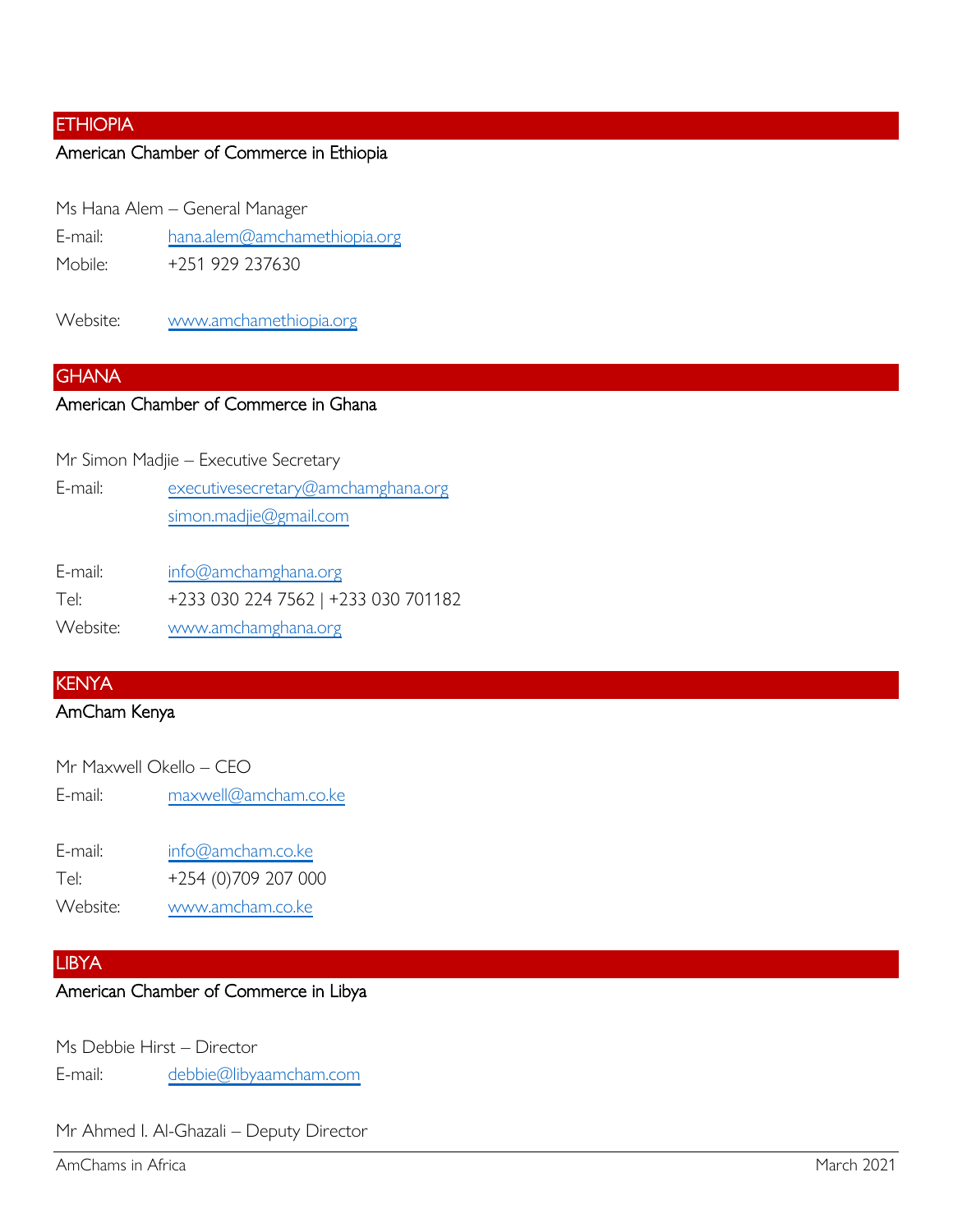Website: [www.libyaamcham.com](http://www.libyaamcham.com/)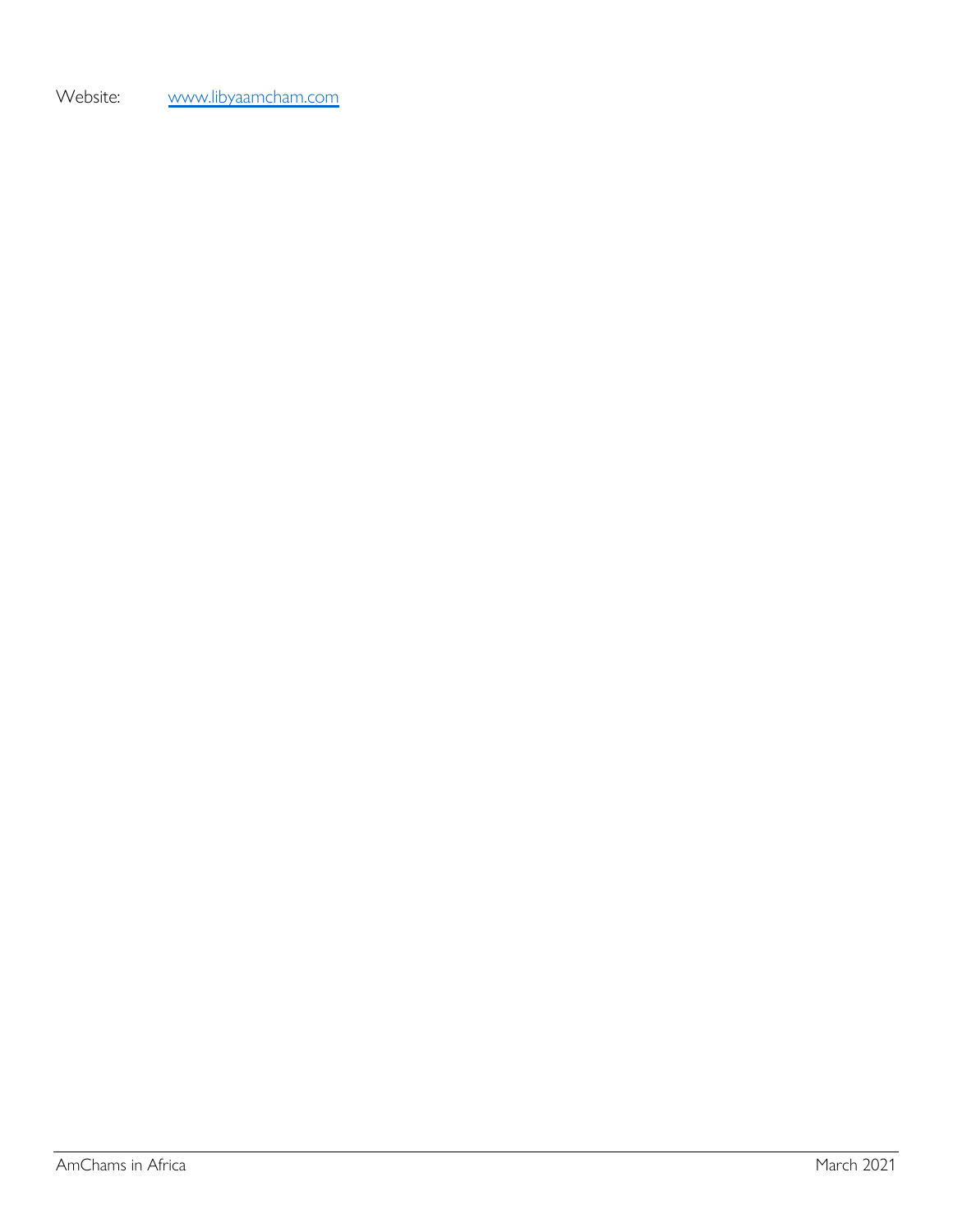### MADAGASCAR

#### American Chamber of Commerce in Madagascar

Mr Scott A Reid – CEO and Executive Director

E-mail: [ceo@amcham-madagascar.org](mailto:ceo@amcham-madagascar.org) | [sar.madagascar@gmail.com](mailto:sar.madagascar@gmail.com)

Ms Lalaina Rakotoarison – CFO and Executive Secretary

E-mail: [es@amcham-madagascar.org](mailto:es@amcham-madagascar.org)

Tel: +261 20 26 410 34 Website: [www.amcham-madagascar.org](http://www.amcham-madagascar.org/)

### **MOROCCO**

### American Chamber of Commerce in Morocco

Ms Rabia El Alama – Managing Director

E-mail: [r.elalama@amcham.ma](mailto:r.elalama@amcham.ma) | [a.mahdad@amcham.ma](mailto:a.mahdad@amcham.ma)

E-mail: [amcham@amcham.ma](mailto:amcham@amcham.ma)

Tel: +212 522 25 07 36/37/51

Website: [www.amcham.ma](http://www.amcham.ma/)

#### MOZAMBIQUE

## American Chamber of Commerce in Mozambique

Mr Levin M. Born – Founder

Email: [levin.born@regentsquaregroup.com](mailto:levin.born@regentsquaregroup.com) Tel: +1 212 227 1867 Cell: +1 646 584 3703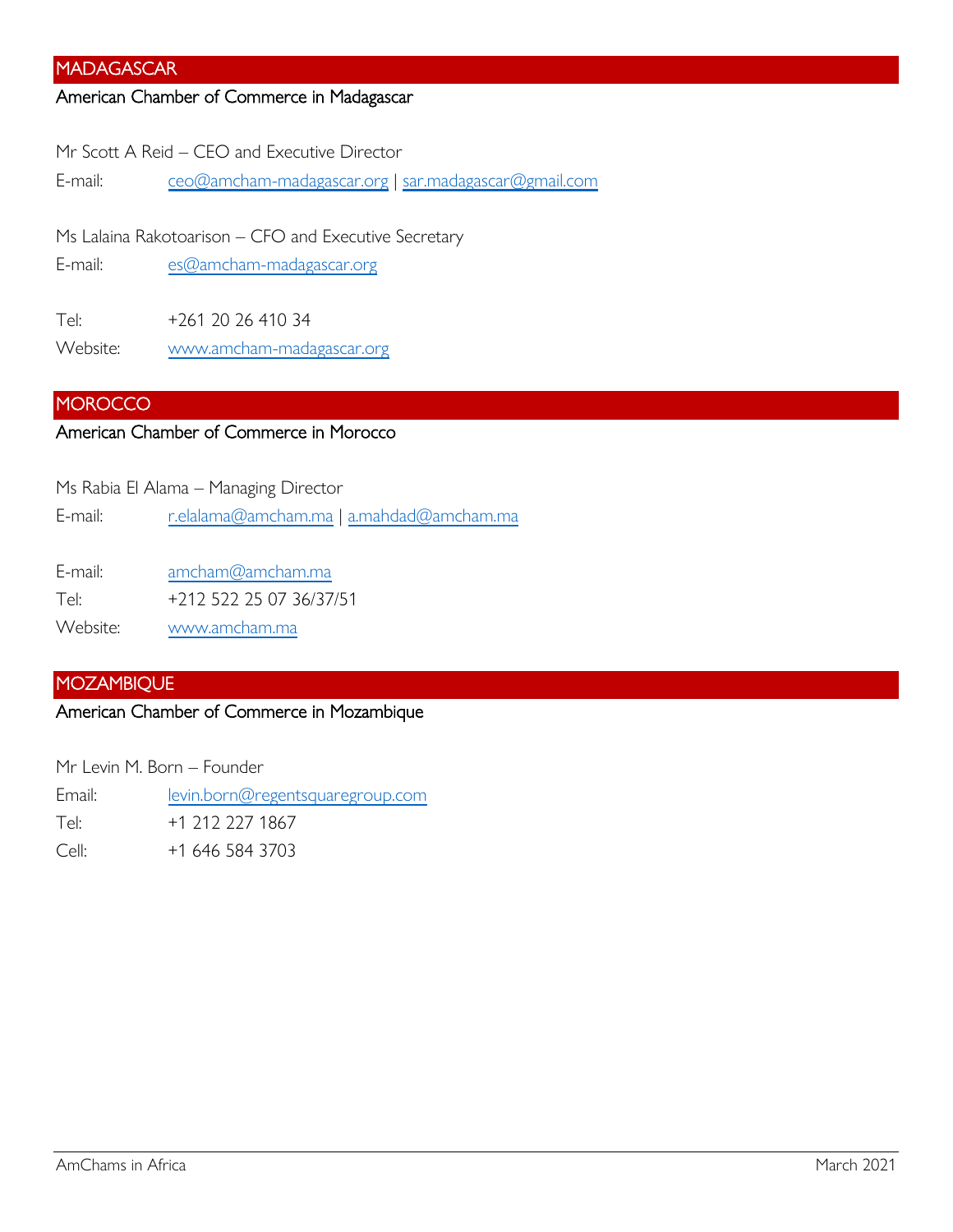#### **SENEGAL**

# AmCham Senegal

Mr Makha Sy – President E-mail: [makha.sy@gmail.com](mailto:makha.sy@gmail.com) [makha.sy@sn.ey.com](mailto:makha.sy@sn.ey.com)

Ms Marem Kante – Coordinator in Charge of Communication

E-mail: [marem.kante@gmail.com](mailto:marem.kante@gmail.com)

Ms Mbosse Marie Yali – Administrative Assistant

E-mail: [mariembosseyali@amchamsen.org](mailto:mariembosseyali@amchamsen.org)

E-mail: [amchamsenegal19@gmail.com](mailto:amchamsenegal19@gmail.com)

Tel: +221 77 662 15 19

Website: [www.amchamsenegal.org](http://www.amchamsenegal.org/)

#### TANZANIA

# American Chamber of Commerce in Tanzania

- Mr Garry Friend Chairman
- E-mail: [garry.friend@hyatt.com](mailto:garry.friend@hyatt.com)
- Cell: +255 687 900 888

Ms Margarete Byamungu – Executive Director

E-mail: [ed@amcham-tz.com](mailto:ed@amcham-tz.com)

Tel: +255 652 522 095

- E-mail: [info@amcham-tz.com](mailto:info@amcham-tz.com)
- Website: [www.amcham-tz.com](http://www.amcham-tz.com/)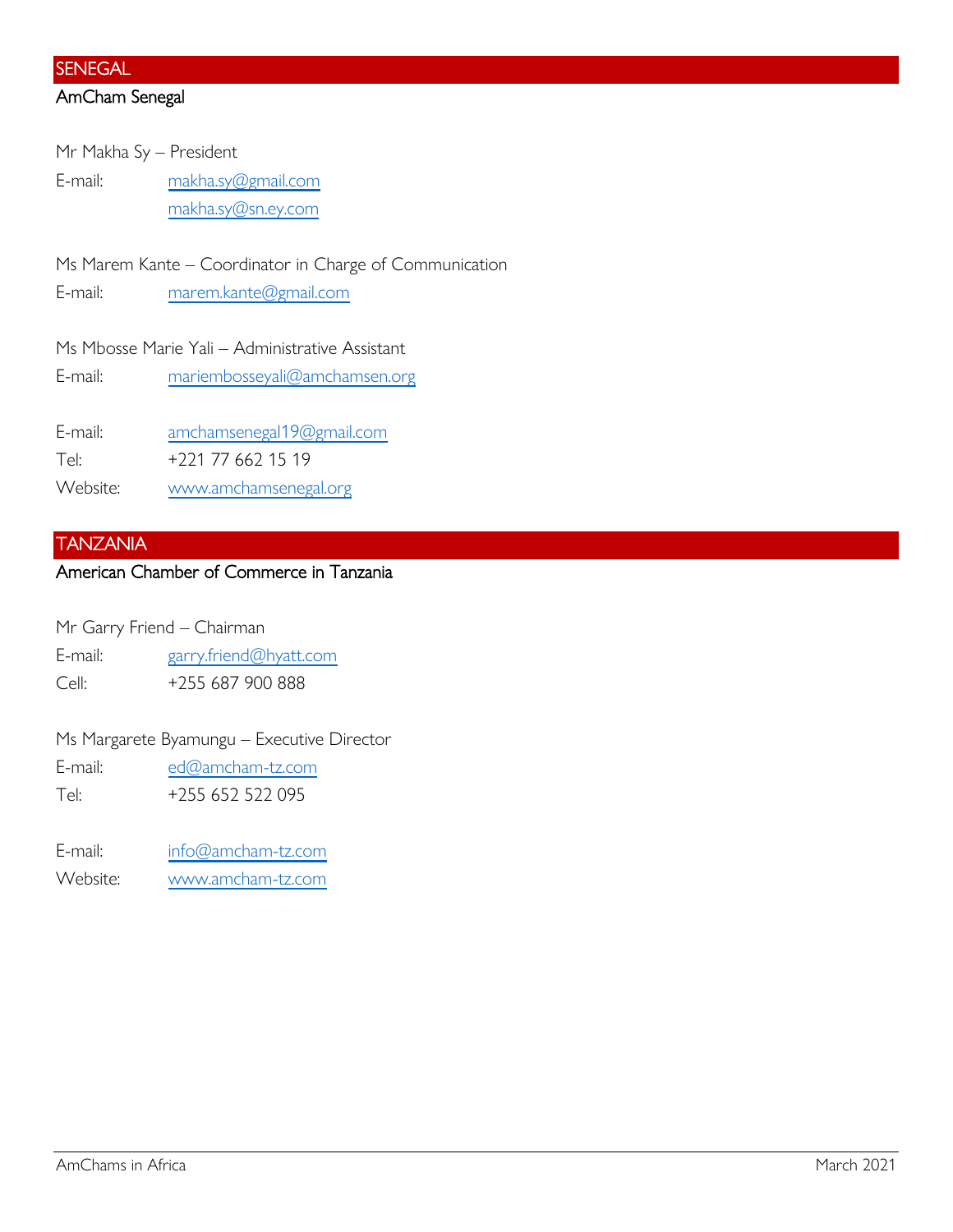#### TUNISIA

## American Chamber of Commerce in Tunisia

Mr Naceur Hidoussi – President

Mr Tijani Smidi – Executive Director E-mail: [executivedirector@amchamtunisia.org.tn](mailto:executivedirector@amchamtunisia.org.tn)

E-mail: [contact@amchamtunisia.org.tn](mailto:contact@amchamtunisia.org.tn) Tel: +216 71 883 226

Website: [www.amchamtunisia.org.tn](http://www.amchamtunisia.org.tn/)

## UGANDA

### American Chamber of Commerce in Uganda

Mr Mike Davis – President

Ms Anne Awori – General Manager

E-mail: [manager@amchamuganda.co.ug](mailto:manager@amchamuganda.co.ug)

Mr Emmanuel Lukeera – Administrative Assistant

E-mail: [admin@amchamuganda.co.ug](mailto:admin@amchamuganda.co.ug)

Tel: +256 (0)78 254 3825

Website: [www.amchamuganda.co.ug](http://www.amchamuganda.co.ug/)

#### **ZAMBIA**

#### American Chamber of Commerce in Zambia

Ms Chansa Mwila – Senior Program Manager

E-mail: [programs@amchamzambia.com](mailto:programs@amchamzambia.com)

Tel: +(260) 975 028 026 | +(260) 955 689 301

Mr Daniel Chibutu – Business Development Officer

E-mail: [bda@amchamzambia.com](mailto:bda@amchamzambia.com)

E-mail: [info@amchamzambia.com](mailto:info@amchamzambia.com)

Website: [www.amchamzambia.com](http://www.amchamzambia.com/)